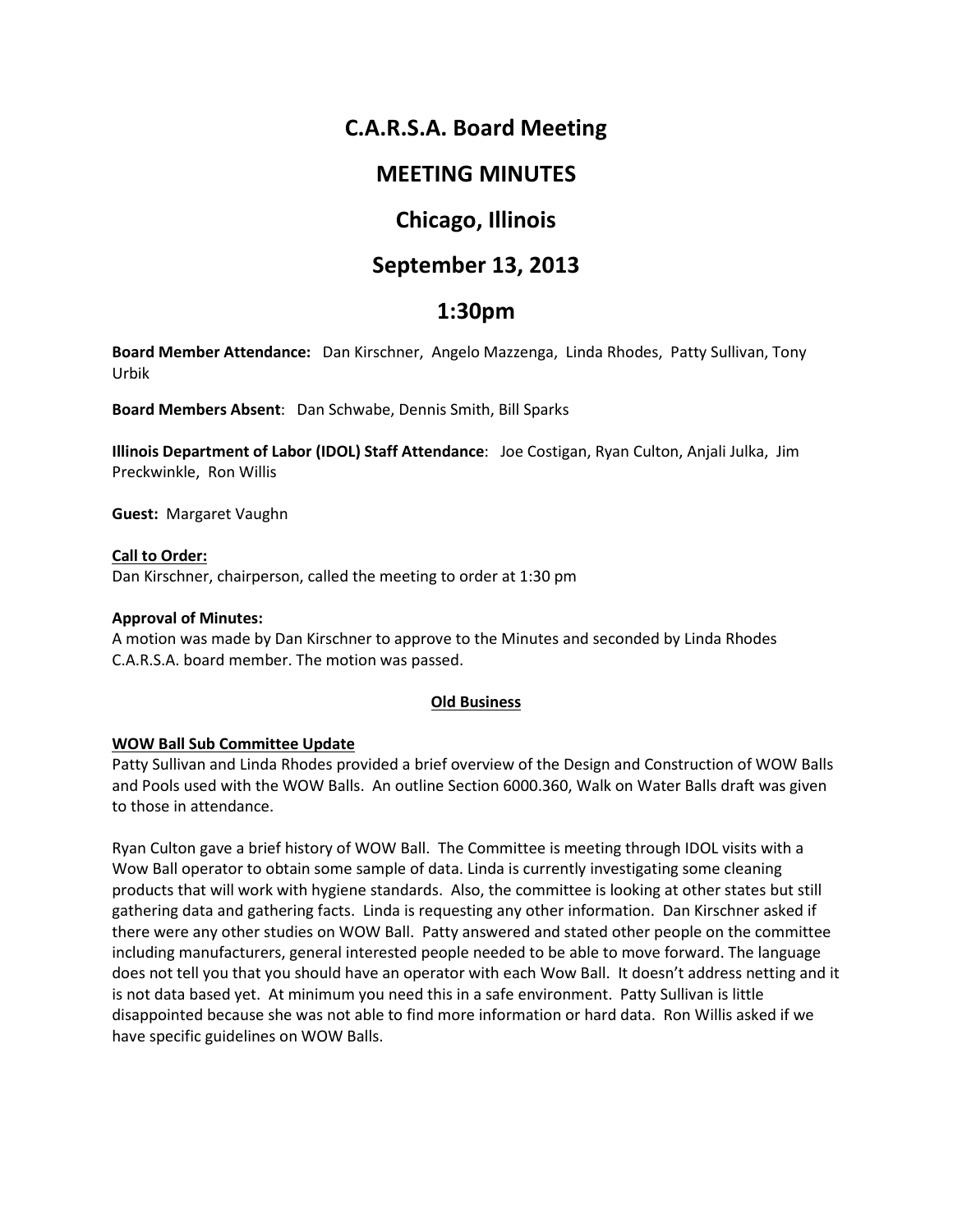Dan Kirschner asked if collision injuries are an issue. Ryan responded a manufacturer might have this data. He stated if we make the area a confined place it would make it safer. The material of the ball is one thing but how we use it is another.

Patty stated with any ride if someone is misbehaving the Wow Ball can be stopped. Tony Urbik stated if you confined the space it will eliminate injuries. Patty also commented that sometimes the pool height and netting height is very important to prevent collision

Dan Kirschner added to review the WOW Ball on "You Tube" videos with a crowded amusement versus a small amusement park. The temperature is very important too with the WOW ball.

Ryan Culton stated that the WOW ball is temperature dependent. Most of the balls are filled up with an air pump. You can air condition the ball and it limits the ride to a time limit, so far outside of being in danger. The maximum amount of time is 6 to 8 minutes. The Committee looked at the data to test on a hot day and extended the data. If you can control the environment with physical limitations the water height and the netting it makes a difference. Linda is looking at the facts and data to see if there is more risk to the WOW Ball. Angelo questioned if the state has a ban of Wow Balls? Ryan responded positively and stated that California lets them operate. Patty responded that the committee is in the fact finding stage; limits on things maximum and minimum need to find out limits; how likely this is going to happen; esp. in collisions and how likely it is. Dan Kirschner stated that he thinks it depends on the weight and height and age of the person on the ball. Patty added that the water rollers because in general classifications; has to be on water. Tony Urbik concluded that there should be a prohibition to not use WOW Balls on land and they should only be used in a pool.

# **NEW Business:**

# **Overview of SB 2184 Act-Amendments to the Carnival and Amusement Ride Safety Act (Effective August 23, 2013)**

Joe Costigan gave an overview of SB2184 Act. The Illinois Department of Labor has put forward some legislatures sponsored by Senator Mulroe & Rep. Martwick:

There are five key pieces:

- 1. This Senate Bill allows the agency to react quickly.
- 2. The Senate Bill help us to streamline national and international safety standards
- 3. This Senate Bill is a special fund to department access to additional resources to help us with more resources in a changing world. For example in new technology, more training, more skilled development and so we can deal with new technology
- 4. This Senate Bill will provide due process to operators and administrative due holders. Right now we have to wait to do an appeal to shut down a ride; quicker turnaround; admin hearings to get those action more quickly
- 5. This Senate Bill has Liability insurance the statue that said that is was not up to standard; to \$1 million per occurrence and \$2 million per year.

The governor signed the bill and got it passed in August. Joe stated that Jim Preckwinkle should be credited and we should be in-debited to him to helping shepherd things through.

# **ASTM F24 Conference**

Ryan commented that he has ties into Wow Balls Conference in October in Scottsdale, AZ. Ryan will attend because he is in on sub-committee. He will meet face to face which will include more networking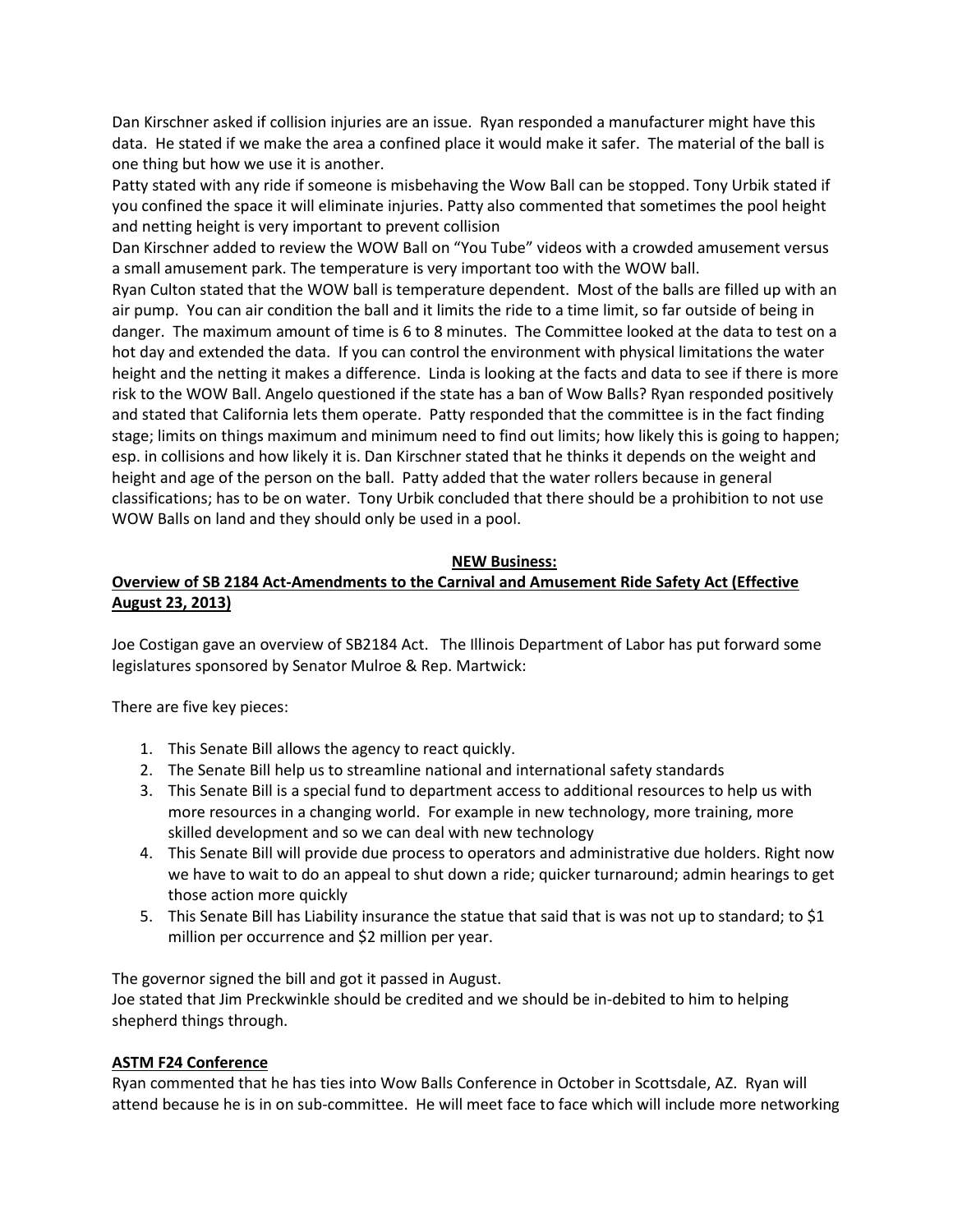and he believes in the benefit of this knowledge base. This Conference will help with more knowledge and networking. He stated that he wants to give credit to Director Costigan because he finds the money for training.

Director Costigan stated that the issue of public safety is important. Ryan will heap benefits in the department. Inspectors are trained with the concern of public safety. We are fortunate to have Ryan in our department.

# **Draft of Proposed rule changes and Incorporated Rules to Incorporate**

Ron Willis gave an overview of the Proposed ruled changes and Incorporated Rules to Incorporate. Ron stated that it is appropriate that the standards and issues of clarifications to do that. The part of legislative changes is to adopt ASTM standards. Now we have the right to adopt that might come out tomorrow vs. Wow Ball needs to come to JCAR process. On an individual standard we can make changes but Wow ball takes us significantly longer.

Ron Willis went through the changes on the Proposed PART 6000 "Carnival and Amusement Ride Safety Act".

### **6000-10 Definitions**

"Operator" definition means a person, or agent of a person. ASTM 846-92 was withdrawn and did not replace.

### **6000-50 Permit, Inspection and Associated Fees**

### d) Expedited Permit Fee

A discussion on Expedited Permit Fee and Inspection fee is \$250 and \$500 for Inspections outside of Normal Business hours but an additional statement should be added for \$250 Expedited Fee. Ron states we should change this to two separate paragraphs. The first one use "shall" or "may" if you add on between Expedited permit and Cancellation fee. Patty stated that it is not very clear and should be Expedited Site and Inspection Fee \$250 each; it just states Expedited Permit fee. Preliminary approval asking for a motion for two separate paragraphs one that states \$250 cancel fee and another \$250 expedited fee.

A motion was made by Dan Kirschner to approve the permit fee amounts with the caveat that 6000-50 d) change to have two separate paragraphs and seconded by Patty Sullivan. The motion was passed.

### **6000-80 Insurance**

d) Bonds or insurance policies bearing a surplus line stamp shall not be accepted by the Department. Discussion was made on the fact that most are not licensed in the state and the issue is the protection to the consumer. If the insurance company should fill in the guarantee fund but they do not fund the Surplus line fee.

Dan Kirschner suggested that Tony Urbik and Ryan Culton work on a committee on the fact that it states "bearing a surplus line".

# **6000-100 Appeals of Permit Denials**

c)Ron Willis stated that random drug testing should be done not just on paper. The requirements of the Act are not satisfied if the random drug testing procedure has not been implemented into practice.